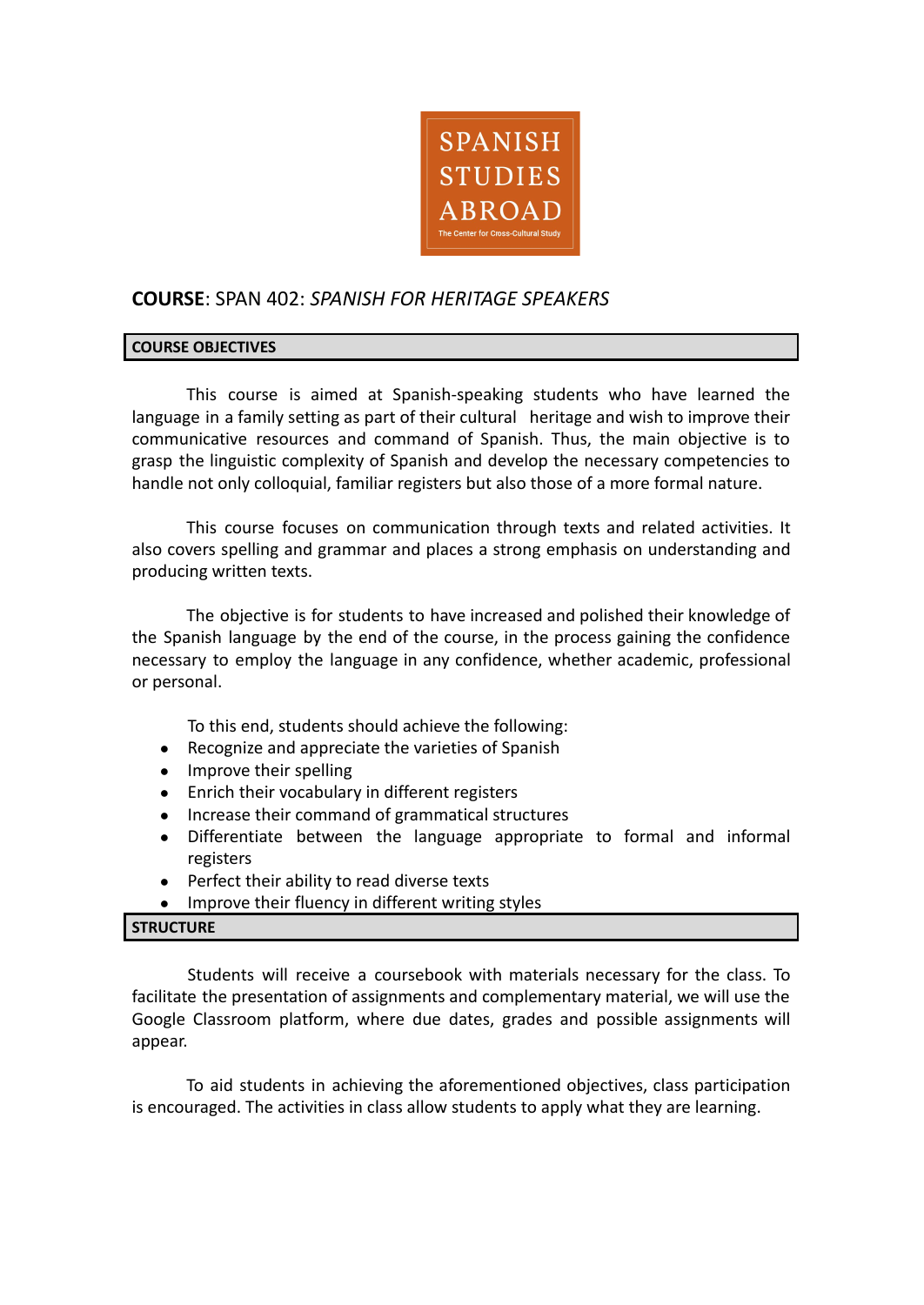Command of grammar and spelling will be reinforced through written assignments requiring correct use of the grammatical structures and written characters of Spanish.

Vocabulary enrichment will be aided by the reading of a variety of texts.

Students will be encouraged to use synonyms in order to enrich their vocabulary. They may consult the dictionaries included in the bibliography. The course covers formal, colloquial and technical expressions.

Classes will be complemented by the following activities:

- **● Conversations** on current topics related to Spanish life and culture.
- **● Discussions and debates** in order to facilitate communication between students, as well as their analytical and critical capacity.
- **● Oral presentations** on news and current topics
- **● Readings** from different linguistic registers, mainly literary and journalistic, that reinforce the grammatical and lexical content of the course
- **● Listening content**.
- **● Projection** of short films and TV programs which will serve as a basis for conversations or debates on current topics.

# **BIBLIOGRAPHY**

- **●** AAVV. Ortografía esencial. Con el español que se habla hoy en España y América latina. Madrid: Ediciones SM, 2002.
- **●** AAVV. Gramática básica del estudiante de español. Barcelona: Difusión, 2005.
- **●** Diccionario en línea de la Real Academia Española: http:/www.rae.es/rae/html
- **●** Diccionario en línea panhispánico de dudas de la Real Academia Española: http:/www.rae.es/rae/dpd/
- **●** Gran diccionario de sinónimos y antónimos, Madrid: Espasa Calpe, 1989.
- **●** Instituto Cervantes. Ortografía práctica del español. Madrid: Espasa, 2009.
- **●** Instituto Cervantes. Guía práctica de escritura y redacción. Madrid: Espasa, 2011.
- **●** Instituto Cervantes. El libro del español correcto. Claves para hablar y escribir bien en español. Madrid: Espasa, 2012.
- **●** Real Academia Española y Asociación de Academias de la Lengua Española. Nueva gramática de la lengua española. Manual. Madrid: Espasa, 2010.
- **●** Real Academia Española y Asociación de Academias de la Lengua Española. Ortografía de la lengua española. Madrid: Espasa, 2010.

# **WEBPAGES**

- Real Academia Española de la Lengua http://www.rae.es/
- Centro Virtual Cervantes http://cvc.cervantes.es/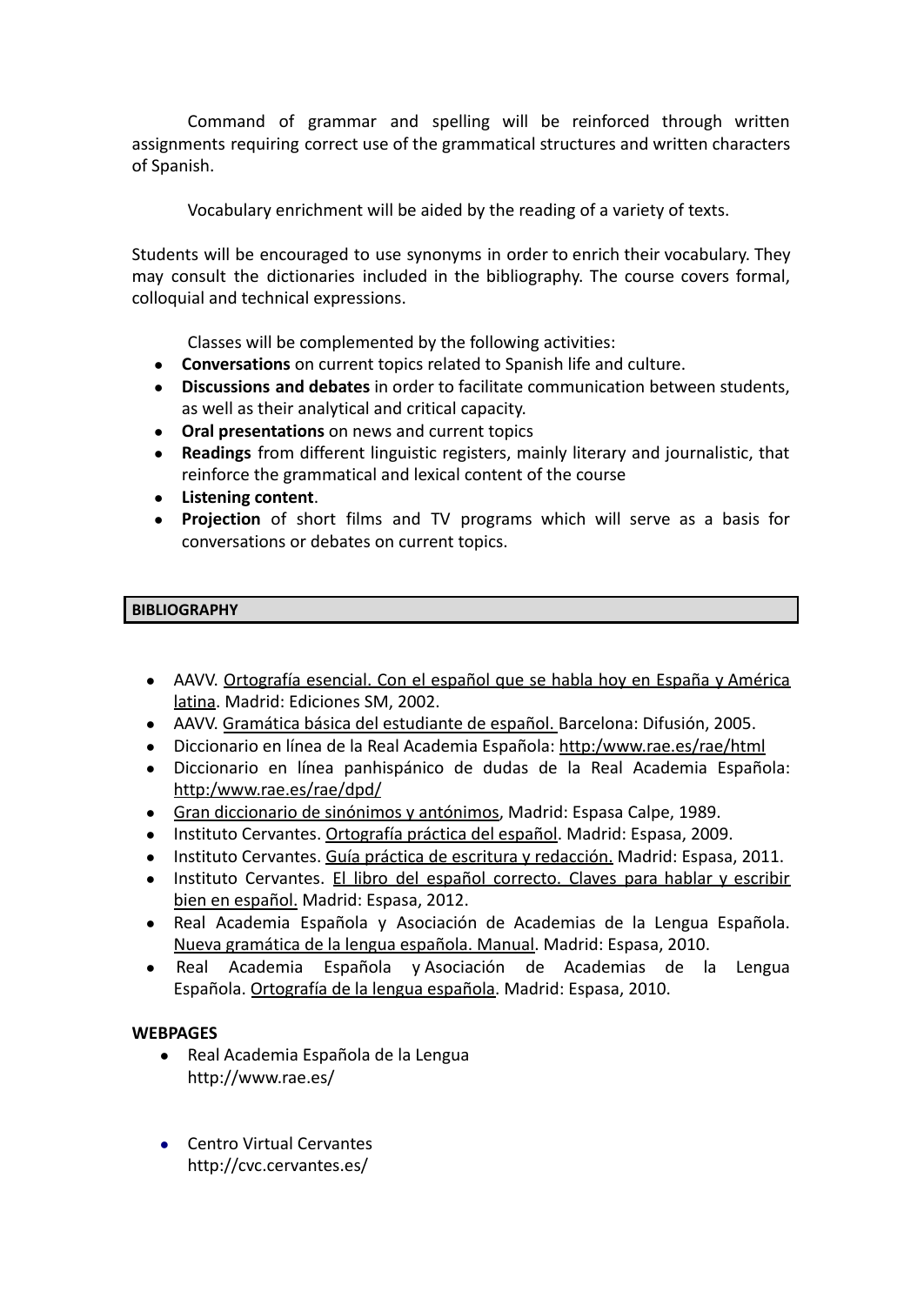### **TEXTBOOK**

Students must obtain the coursebook "Materiales de clase 402."

#### **EVALUATION**

Participation will be evaluated, along with each student's contribution and willingness to collaborate in making the class environment work.

|  | Participation                                           | 20% |
|--|---------------------------------------------------------|-----|
|  | Written texts (4)                                       | 25  |
|  |                                                         | %   |
|  | Mid-term exam                                           | 20% |
|  | Oral presentation (with summary and written commentary) | 15% |
|  | <b>Final exam</b>                                       | 20% |

**Attendance and active participation** are crucial in this course. Students are required to complete assignments and directly participate in the discussions and debates to be held throughout the course. Students should devote time to preparing for each class by reviewing the previous unit, completing the assigned exercises and preparing the material to be covered the next day. Attendance is mandatory and unexcused absences will incur a 5-point penalty in that month's participation grade. Punctuality and contributions will be decisive in determining the participation grade.

**Written texts** are aimed at improving spelling, syntax and linguistic coherency in different writing styles. In accordance with the "*Writing Program"* guidelines, students must write **4 compositions** on a topic assigned by the instructor. These texts are marked with symbols and returned so that students may revise them and hand in a definitive version.

**Oral presentations** cover current news. Students must hand in a summary and written commentary of the presentation.

Both the **mid-term** and **final exam** consist of two parts: the first includes questions on the content studied and the second requires the composition of a short essay following the guidelines specified.

#### **1. COURSE CONTENT**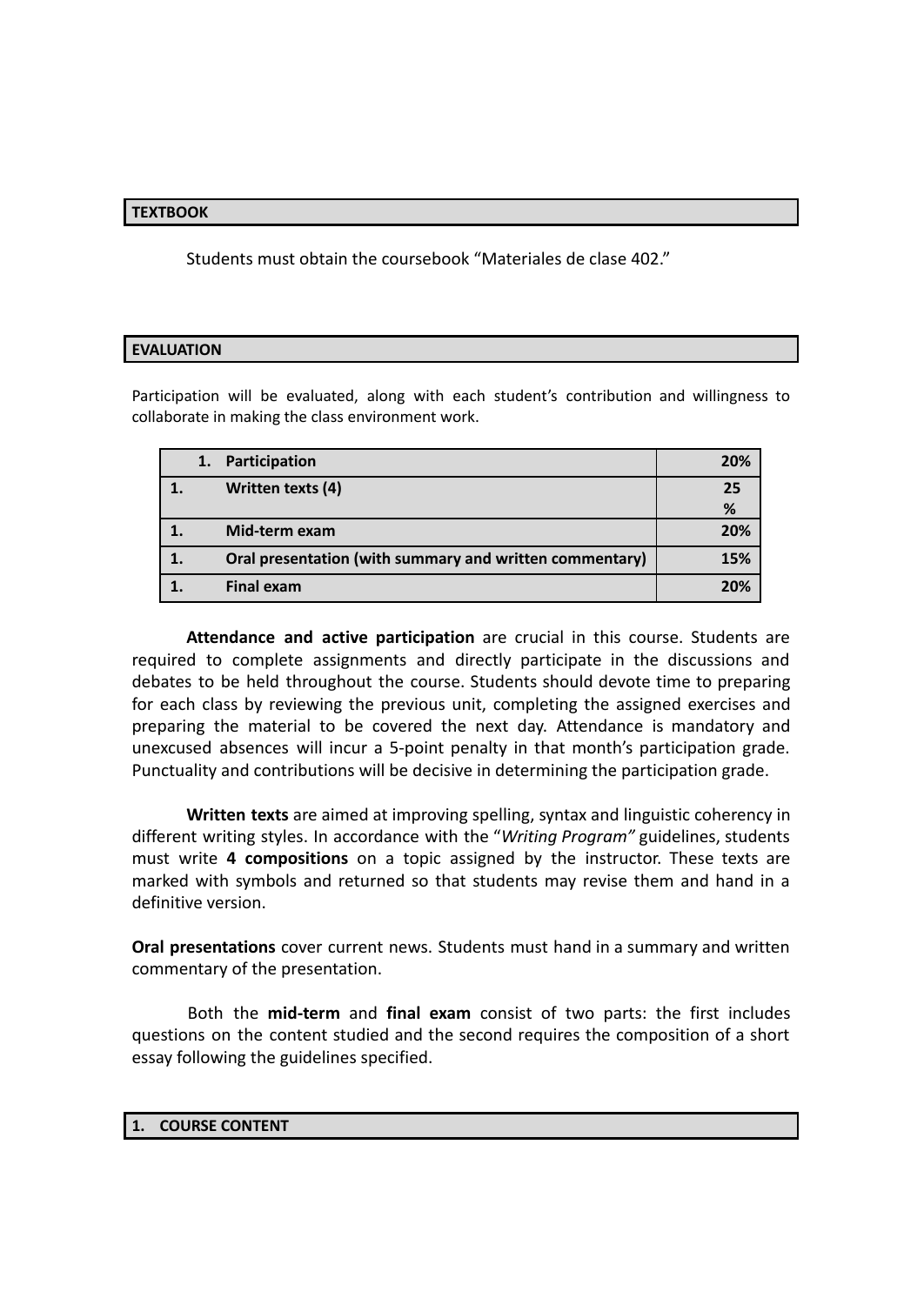| <b>Date</b>    | <b>Topic/ Activity Planned</b>                                                                                                                                                                                                                                                                                      |
|----------------|---------------------------------------------------------------------------------------------------------------------------------------------------------------------------------------------------------------------------------------------------------------------------------------------------------------------|
| Week 1         | Introductions and course overview.<br>Activity: My linguistic autobiography.<br>Reading: La lengua que heredamos.<br>Activities and conversation based on reading.<br>Grammar: the syllable. Diphthongs, triphthongs and hiatus.                                                                                    |
| Week 2         | Reading: El vigor del "spanglish." ¿Is Spanglish a new language?<br>Activity: From Spanglish to Spanish.<br>Spelling: General rules for accenting.<br>Grammar: Irregular verbs in the indicative present.                                                                                                           |
| Weeks 3 &<br>4 | Reading: Negocios de andar por casa.<br>Activity: New needs, new businesses.<br>Spelling: Accenting monosyllables and compound words.<br>Grammar: Suffixes and prefixes.<br>Hand in composition 1: Letter to the manager or opinion article.                                                                        |
| Week 5         | Reading: Comida e identidad.<br>Activities related to the text.<br>Spelling: homophones with h.<br>Mid-term exam                                                                                                                                                                                                    |
| Week 6         | Reading: El huésped de la maestra by Isabel Allende.<br>Activities related to the reading.<br>Spelling: Use of the letters c, z and s. Seseo and ceceo.<br>Grammar: Irregular forms of the preterit. Use of past tenses.<br>Hand in composition 2: essay                                                            |
| Week 7         | Conversation: The cellphone and its role in personal relationships.<br>Viewing of a short film.<br>Grammar: Infinitives and gerunds.<br>Spelling: More homophones.                                                                                                                                                  |
| Week 8         | Reading: Espantajos de agosto (story by García Márquez)<br>Conversation: Paranormal experiences.<br>Activity: Make a news story based on the text.<br>Grammar: Passive and active voice.<br>Hand in composition 3: story                                                                                            |
| Week 9         | Reading: La carta (Jose Luis González) and Botella al mar para el dios<br>de las palabras (García Márquez).<br>Activity: Talking and writing, two very differentiated abilities.<br>Spelling: Errors in common usage. Resolving spelling difficulties.<br>Grammar: Different porqués of Spanish. "Pero" and "sino." |
| Week 10        | Reading: Sólo la sociedad crea el género andLas diferencias de género<br>son reales.                                                                                                                                                                                                                                |